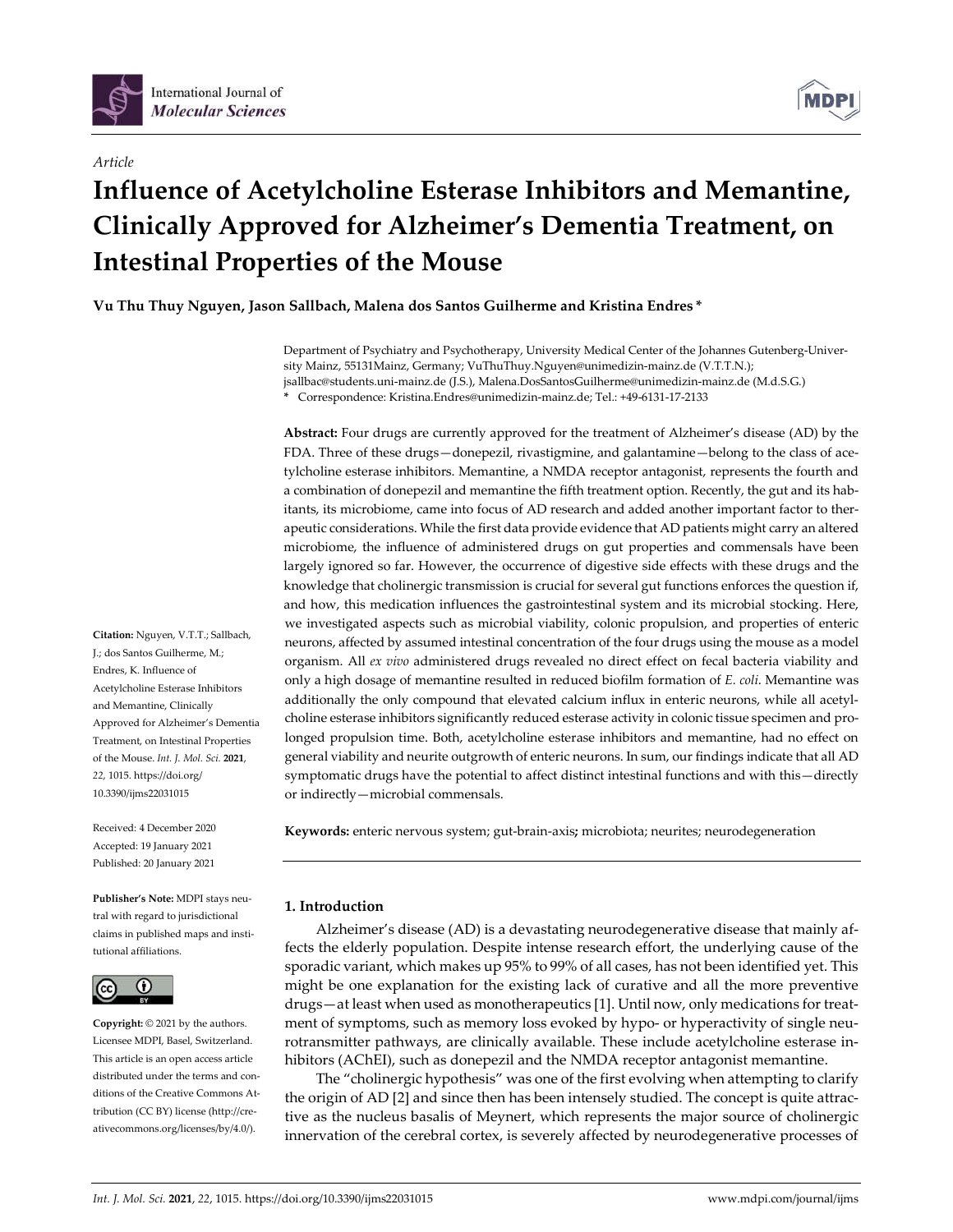the disease [3–5]. Moreover, cortical cholinergic changes display a topographic vulnerability that overlaps with important functional hubs (summarized in [6]) and usage of anticholinergic drugs evoked cognitive deficits (e.g., [7]; for a critical review on scopolamineinduced memory deficits as an AD model see [8]). Therefore, the development of AChEI offered a plausible therapeutic route due to their acetylcholine elevating effect. Donepezil received approval for AD treatment in 1996 for mild to moderate AD and in 2010 for the treatment of moderate to severe AD (for a recent overview on AChEI: [9]). A meta-analysis from 2017 reports its superiority against the two other approved drugs rivastigmine and galantamine (both approved in 2000 for the treatment of mild to moderate AD) concerning global AD symptomatology [10].

Besides the cholinergic transmission, NMDA receptor agonists were also suspected early on to act neurotoxically in the context of AD [11]. This led to development of memantine, a NMDA receptor antagonist, for therapeutic usage and approval by the FDA in 2003. The treatment results in a small clinical benefit (e.g., performance of activities of daily living) in patients with moderate to severe AD, while no significant difference in the placebo group was identified in mildly affected patients by a recent meta-analysis [12]. The effects of the AChEI are also described to be only modest and not long-lasting [13– 15].

The most frequently encountered adverse effects of the cholinesterase inhibitor class as a whole are symptoms regarding the gastrointestinal tract [16]. Besides headaches, hypertension, and pain, constipation is one of the negative events reaching significant odds ratio caused by memantine treatment [17]. This is highly relevant, since within the last years, the importance of the gastrointestinal microbiome in neurodegenerative diseases evolved as a new field of research. Investigations comparing the gut microbiome of AD patients with age-matched healthy controls has not resulted in a conclusive finding (e.g., [18]). However, it is expected that a growing number of reports will respond to the question, whether our microbial commensals really impact CNS disorders, such as AD. While the impact of medication, including antibiotics and other drugs is intuitively assumed and experimentally demonstrated in microbiota studies (for example reviewed in [19]), also consistency in the stool has a significant effect on the microbiome [20]. Therefore, both should be carefully considered in line with such investigations. Nevertheless, a closer look at these parameters is missing for AD in regard to microbial analyses. For Parkinson's disease, a disorder related to AD by its protein-deposits, taxonomic shifts were shown to be associated with stool consistency and constipation [21]. Moreover, the relative abundances of Faecalibacterium and Enterococcaceae were significantly influenced by L-DOPA medication [22]. This indicates that studies on AD would probably also benefit from taking medication and reported gastrointestinal disabilities into account.

To analyze a probable impact of AD approved drugs on the gastrointestinal system in general, data were extracted from http://drugcentral.org to collect relevant information regarding gastrointestinal tract (GIT) symptoms from the FDA Adverse Event Reporting System (Table 1). The likelihood ratio (LR) is the probability of a given adverse event (AE) in a patient with the target disorder divided by the probability of that same AE in a person without the target disorder. For all four drugs, the three AChEI and memantine, LRs above the respective threshold for GIT-relevant AEs were found: galantamine only elicited decreased appetite and vomiting as potential AE with increased LR. However, for donepezil, rivastigmine, and memantine multiple AEs within the categories eating behavior, dysfunction of the gut or the hepatic/pancreatic organ system could be identified. This indicates that patients with AD show certain vulnerability towards such GIT AEs. Additionally, this already implicates that the GIT must be a target tissue of the drugs and indeed, expression of cholinergic as well as of NMDA receptors within the gut has been reported throughout the whole length of the intestine.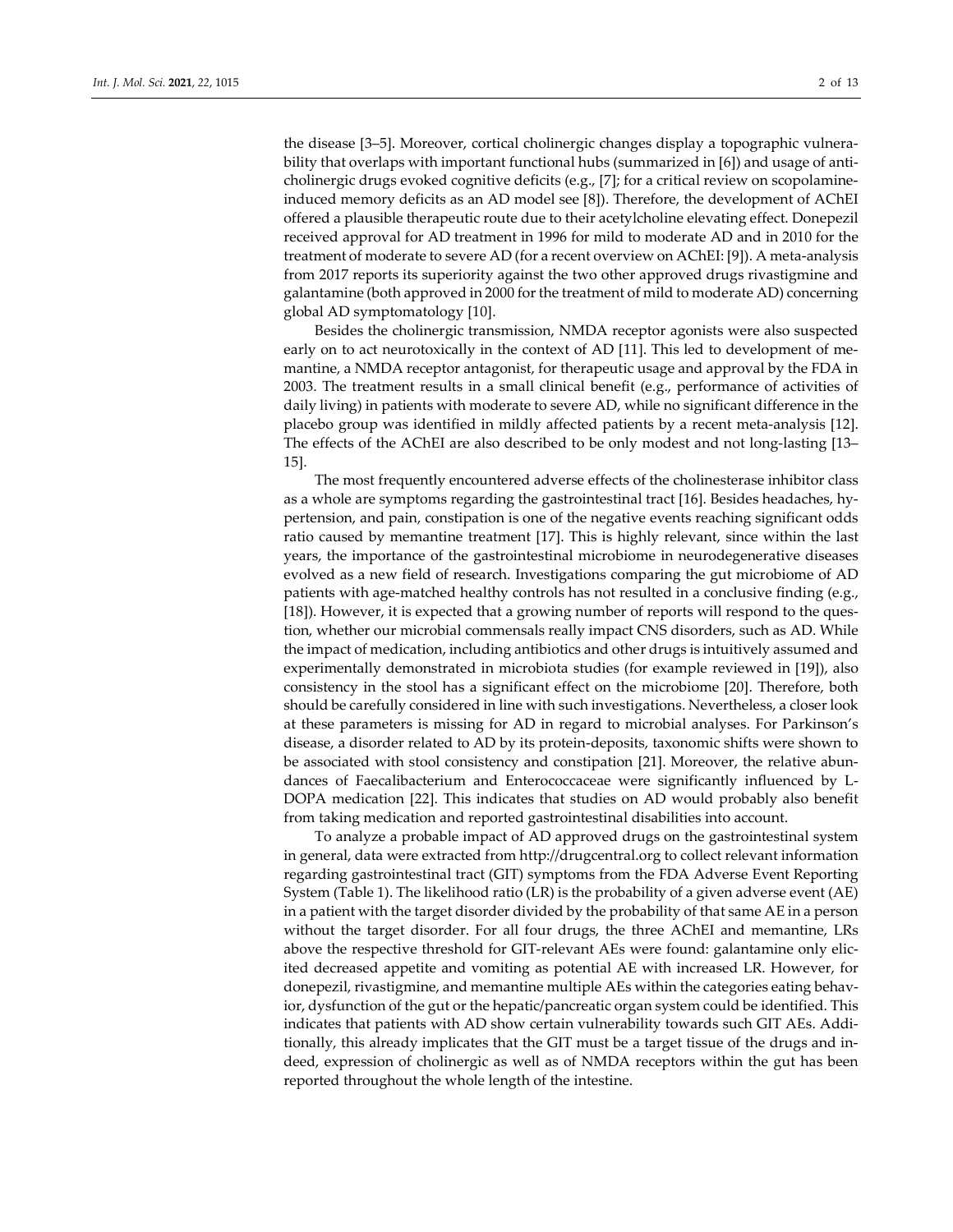| Category                          | <b>MedDRA</b>             | $\rm LR$                 | LR                       | $\rm LR$    | $\mathbf{L}\mathbf{R}$   |
|-----------------------------------|---------------------------|--------------------------|--------------------------|-------------|--------------------------|
|                                   | <b>Adverse Event Term</b> | Donepezil                | Rivastigmine             | Galantamine | Memantine                |
| Eating behavior                   | Decreased appetite        | 335.24                   | 127.75                   | 67.45       | 199.77                   |
|                                   | Dehydration               | 154.16                   | 134.20                   |             | 160.69                   |
|                                   | Diet refusal              |                          | $\overline{\phantom{a}}$ |             | 44.01                    |
|                                   | Dysphagia                 |                          | 145.45                   |             | 63.51                    |
|                                   | Eating disorder           |                          | 44.27                    |             | 48.36                    |
|                                   | Hypophagia                | 63.10                    | $\overline{\phantom{a}}$ |             | 43.76                    |
|                                   | Malaise                   | $\overline{\phantom{a}}$ | 280.04                   |             | 105.56                   |
|                                   | Nausea                    | 144.38                   | 315.48                   |             | 77.11                    |
|                                   | Salivary                  | 53.98                    | $\overline{\phantom{a}}$ |             | $\overline{\phantom{a}}$ |
|                                   | hypersecretion            |                          |                          |             |                          |
|                                   | Weight decreased          | 54.62                    | 124.86                   | ÷           | 89.91                    |
| Gastrointestinal<br>dysfunction   | Anal incontinence         | 48.70                    | $\overline{\phantom{a}}$ |             | $\overline{\phantom{a}}$ |
|                                   | Constipation              | $\frac{1}{2}$            |                          |             | 76.09                    |
|                                   | Diarrhoea                 | 163.56                   | 132.59                   |             |                          |
|                                   | Faecaloma                 | $\bar{\phantom{a}}$      |                          |             | 40.77                    |
|                                   | Gastric ulcer             | 62.65                    |                          |             |                          |
|                                   | Gastrointestinal          | 99.75                    | 41.61                    |             |                          |
|                                   | haemorrhage               |                          |                          |             |                          |
|                                   | Gastrointestinal          | $\overline{\phantom{m}}$ | 65.65                    |             |                          |
|                                   | disorder                  |                          |                          |             |                          |
|                                   | Duodenal ulcer            | 79.33                    |                          |             |                          |
|                                   | Melaena                   | 43.41                    |                          |             |                          |
|                                   | Upper                     |                          |                          |             |                          |
|                                   | gastrointestinal          | 49.68                    |                          |             |                          |
|                                   | haemorrhage               |                          |                          |             |                          |
|                                   | Vomiting                  | 332.71                   | 438.03                   | 55.85       | 104.10                   |
| Pancreatic/hepatic<br>dysfunction | Aspartate                 |                          | $\overline{a}$           |             | 68.31                    |
|                                   | aminotransferase 1        |                          |                          |             |                          |
|                                   | Alanine                   |                          |                          |             | 56.78                    |
|                                   | aminotransferase 1        |                          |                          |             |                          |
|                                   | Blood alkaline            |                          |                          |             | 68.56                    |
|                                   | phosphatase 1             |                          |                          |             |                          |
|                                   | Hepatic function          | 63.00                    |                          |             |                          |
|                                   | abnormal                  |                          |                          |             |                          |
|                                   | Hepatitis                 |                          | 47.10                    |             | 56.62                    |
|                                   | Pancreatitis              |                          | $\overline{a}$           |             | 53.69                    |
|                                   | Pancreatitis acute        | $\overline{a}$           | $\overline{\phantom{a}}$ |             | 97.25                    |

**Table 1.** Gastrointestinal adverse events. Relevant symptoms for the four investigated drugs were selected from http://drugcentral.org/ (LR: Likelihood ratio).

↑: elevated.

Cholinergic neurotransmission has a key role in motility and secretory reflexes in addition to intrinsic sensory and vascular reflexes of the gut [23]. On enteric neurons, mainly  $\alpha$ 3β4 and  $\alpha$ 3β2 heteromers of nicotinic ACh receptors have been found, but also α7 homomers [24]. NMDA receptor chains NR1 and 2A and B have been identified on both, enteric neurons and glia, and muscarinic ACh receptors (mainly M1R to M4R) are widespread on different cell types in the GIT. Therefore, for example, deciphering the effect of AChEI on gut peristalsis is difficult, as nicotinic receptor activation is predominantly involved in enteric ascending reflex pathways, but cholinergic transmission is also involved in the descending inhibitory reflex due to muscarinic receptors [23]. Together with the reported AEs in patients, the expression of ACh, as well as NMDA receptors in the gastrointestinal system prompt a potential impact of the symptomatic drugs on physiological function of this organ system and in parallel or subsequently on its microbial inhabitants. Therefore, we here aimed at investigating if the four therapeutically applied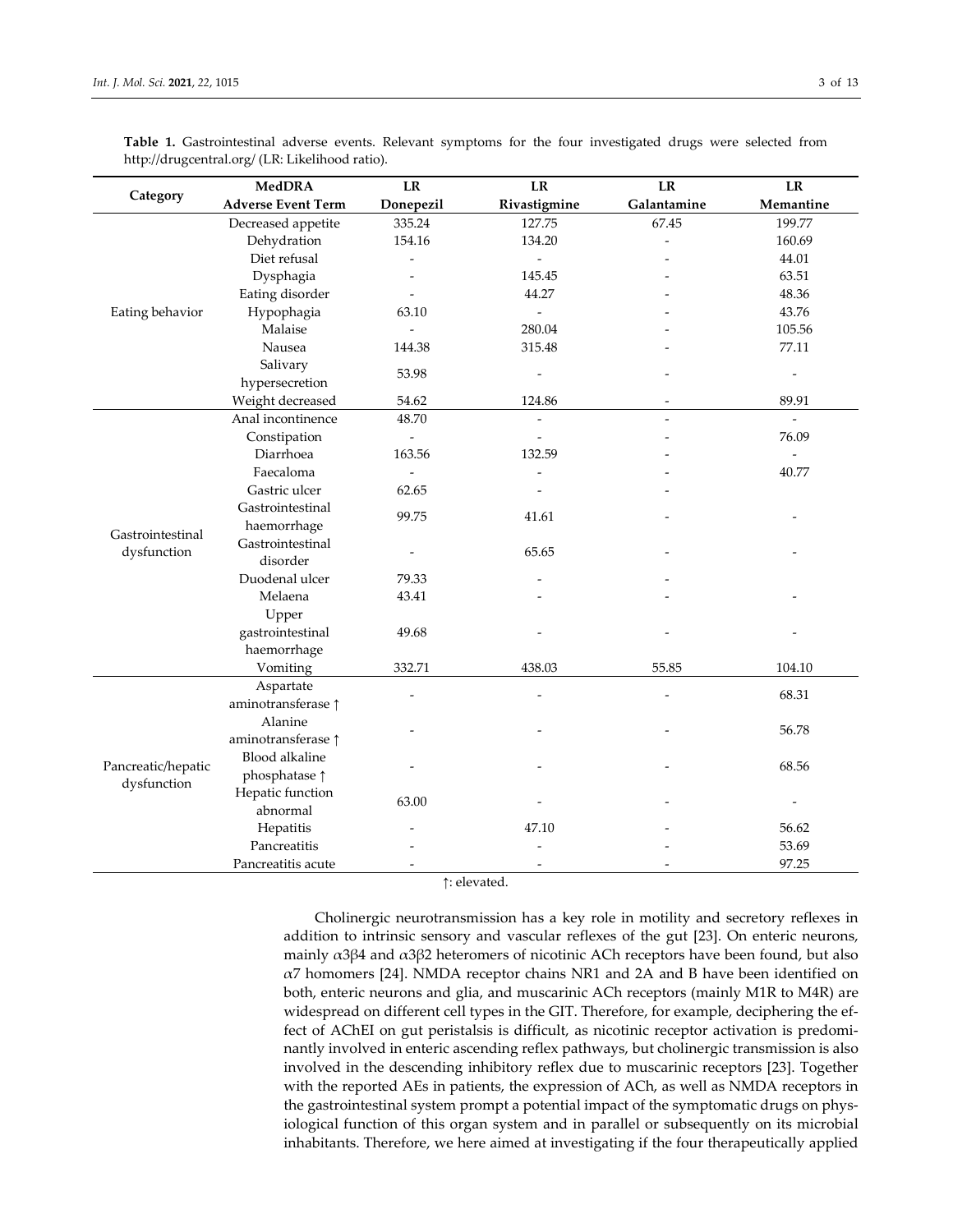drugs donepezil, rivastigmine, galantamine, and memantine display impact on crucial gut parameters, such as bacterial viability, biofilm formation, and colonic transit time, as well as properties of enteric neurons such as calcium-signaling or neurite outgrowth by using the mouse as a model organism.

#### **2. Results**

## *2.1. Effect of AChEI and Memantine on Viability of Fecal Bacteria and Biofilm Formation of E. coli*

Several immune cells, such as macrophages, dendritic cells, and T cells are—in addition to neurons—affected by the release of neurotransmitters such as ACh (reviewed in [25]), which together with a probable altered peristalsis, makes a prediction towards microbiota within the complex environmental niche rather difficult. We decided to firstly investigate a potential direct effect of the respective medications on gut bacteria. Drug dosages to be administered were calculated by taking into account given information on plasma concentrations, intestinal excretion rates, and metabolic conversion (Table 2). Two concentrations per drug were finally chosen (high and low) for investigating the impact on bacterial viability. Not all applied concentrations were above the IC<sub>50</sub>; however, all of them were in the order of magnitude of this parameter.

**Table 2.** Estimation of fecal drug concentration. Putative fecal concentrations of the four drugs were calculated by using reported fecal excretion rates. In case only urinary excretion has been investigated, remaining percentage was assumed to be excreted by the gastrointestinal tract. Available ratios of unchanged drug excretion were also taken into account to calculate minimally amounts (low). (nr: not reported; information taken from [26–28] and Novartis drug information; https://www.drugs.com/ppa). (BChE: Butyrylcholine esterase).

| <b>Reported Parameters</b> | Donepezil             | Rivastigmine       | Galantamine | Memantine             |  |
|----------------------------|-----------------------|--------------------|-------------|-----------------------|--|
| Plasma concentration       | 29.38                 | 8.7 (oral)         | 83.7        | 179.3                 |  |
| [ng/mL]                    |                       | $21.6$ (patch)     |             |                       |  |
|                            | 2.55 (AChE)           | 1.04 (AChE)        | 1.62        | 97 (NMDAR)            |  |
| $IC_{50}$ [ng/mL]          |                       | 9.25 (BChE)        | (AChE/BChE) |                       |  |
|                            | 57%; 17% as unchanged | 97% as metabolites | $60 - 93%$  | 74%; 48% as unchanged |  |
| Urinary excretion          | drug                  |                    |             | drug                  |  |
| Fecal/intestinal excretion | 15%                   | less than $1\%$    | nr          | nr                    |  |
| Deduced dosages for the    |                       |                    |             |                       |  |
| following experiments      | $1.3$ (low)           | $0.2$ (low)        | $5.9$ (low) | $22.4$ (low)          |  |
| [ng/mL]                    | $4.5$ (high)          | $0.9$ (high)       | 33.5 (high) | 46.6 (high)           |  |

Firstly, impact of acute treatment with the two drug dosages for fecal bacteria was assessed (Figure 1a). None of the drugs revealed significant change of bacterial viability, as measured by ATP content, nor occurred a difference between the applied dosages. As the acute treatment of 10 min might not be sufficient to evoke toxic effects or these might only influence single bacterial families, subsequent colony forming was investigated for Enterobacteriaceae and Lactobacillaceae from murine feces (Figure 1b,c). Here, no adverse effects could be observed.

The number and viability of microbiota might be of importance for the interaction with the host. Additionally, the production of certain metabolites or growth condition might be relevant such as biofilm formation [29]. Therefore, *E. coli* as a bacterium, which is also present in murine gut (for example, [30]) was plated after incubation with the drugs on biofilm-promoting YESCA-agar and biofilm formation was assessed by Congo red stain (Figure 1d). None of the applied AChEIs elicited impairment of biofilm formation, while the high concentration of memantine resulted in a reduction of about 10% (*p* = 0.026).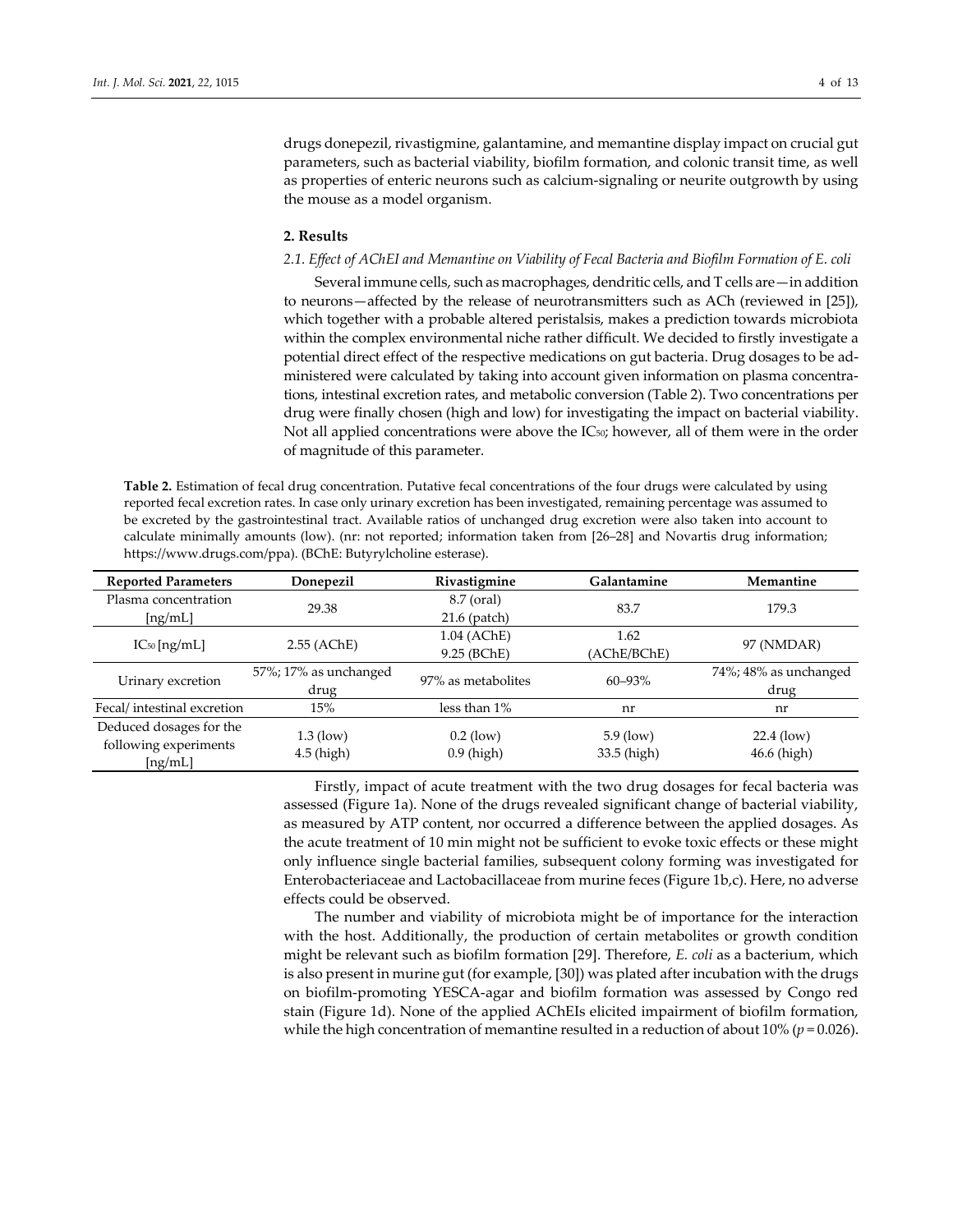

**Figure 1.** Effect of AD therapeutic drugs on growth and biofilm formation of bacteria. (**a**) Fresh fecal samples from wild type C57BL6/J mice were collected, diluted appropriately and incubated with the respective drug for 10 min (ctrl: DMSO; Don.: donepezil; Riv.: rivastigmine; Gal.: galantamine; Mem.: memantine; for the concentrations see Table 2). (**a**) ATP content was measured with the BacTiter-Glo assay (*n*= 4; for each measurement performed in technical duplicates, fecal samples from 4 donor animals each were pooled; 50% females). Suspensions of fecal material were additionally plated after the incubation with the respective drug on family-specific plates. Colony forming units (CFU) were counted after 20 h of incubation for Enterobacteriaceae (**b**) and Lactobacillaceae (**c**). (**d**) Biofilm formation of *E. coli* was measured by assessment of the fluorescent signal of Congo red (CR) binding to amyloidogenic fibers within the biofilm derived by cultivation on YESCA-agar. Data are presented as mean + SEM. Statistical analysis was conducted by One Way ANOVA with Sidak's multiple comparison test (\* *p* < 0.05).

## *2.2. Impact of AChEI and Memantine on Intestinal Properties of the Mouse*

The cholinergic system has a dominant role in gut propulsion and other properties of the gut (for a review on vertebrate gut motility: [31]). To assess the theory that concentrations achieved within the gut lumen can act on the activity of gut acetylcholine esterase, we measured the enzyme's activity within colon samples with a 1 min incubation using the high dosages (see Table 2). All three AChEIs resulted in a significantly reduced enzyme activity while memantine had no effect (Figure 2a). To investigate the impact of this inhibition in a proxy for the physiological context, an *ex vivo* organ bath was used (modified from [32]). Pieces of proximal colon were exposed to DMSO as solvent control, followed by a 1 min incubation with the respective drug. To ascertain that this subsequent inter-individual measurement does not affect the tissue's reaction in the second measurement session due to longer time *ex vivo*, a two-time exposure with DMSO was conducted in some specimens (ctrl II in Figure 2b). This control revealed that no general change in propulsion was obtained between a first and a second measurement step. All three AChEI led to a significantly elongated propulsion time (for example 1.5 fold for donepezil) while memantine remained without effect.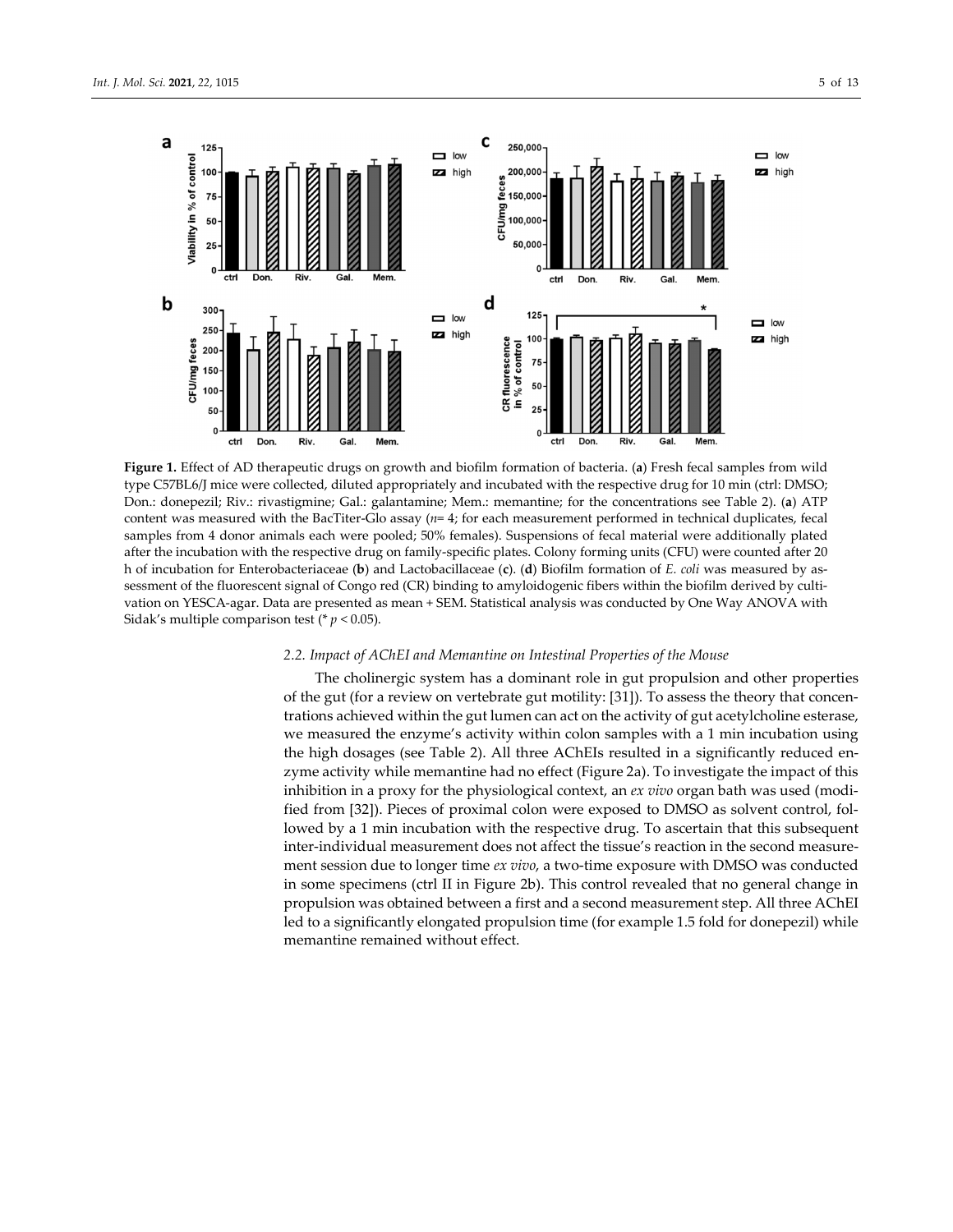

**Figure 2.** Assessment of colonic AChE activity and propulsion time upon application of AChEI or memantine. Pieces of proximal colon from wild type mice were dissected, cleaned, and exposed for 1 min to DMSO with a subsequent second exposure to either drug or a second DMSO application. (**a**) Enzymatic activity was measured using Ellmans reaction after propulsion time measurement in the *ex vivo* organ bath (*n* = 6 per group with three donor mice). Propulsion time was recorded by inserting a dried fecal pellet from the respective mouse and camera-based time-lapse measurement ((**b**), *n* = 5 per group or *n* = 4 (DMSO-double incubation, ctrl II)). Data are presented as mean + SEM. Statistical analysis was conducted by One Way ANOVA with Sidak's multiple comparison test (\* *p* < 0.05, \*\* *p* < 0.01, \*\*\* *p* < 0.001).

# *2.3. Effect of AChEI and Memantine on Calcium Signaling and Neurite Outgrowth of Enteric Neurons*

To further analyze the impact of the drugs approved for AD on characteristics of enteric neurons, primary cultures were prepared and calcium signaling in the presence of the respective drugs (high dosage, see Table 2) measured. An ATP-dependent viability assay firstly confirmed that the concentration of the applied drugs did not evoke neurotoxic effects by 24 h of incubation (Figure 3a). Neurite outgrowth was measured by crystal violet stain of neurites grown through a transwell mesh and revealed no impact of the AChEI or memantine on neurite mass due to 24 h of incubation with the respective drugs (Figure 3b). Subsequently, calcium influx after hypopolarization due to potassium chloride treatment was quantified with a fluorescent calcium-binding stain in enteric neurons submitted to 25 min of treatment with the drugs (Figure 3c): none of the AChEI resulted in a significantly altered calcium-dependent signal while memantine elicited an increase of about 50%.



**Figure 3.** Influence of AChEI and memantine on enteric neurons. (**a**) Neurons were treated on DIV3 for 24 h with the indicated drug or DMSO as a solvent control (ctrl). Viability was analyzed by the CellTiter Glo assay (*n* = 4 donor C57B6L/J wild type mice, aged 2–3 months). (**b**) Neurite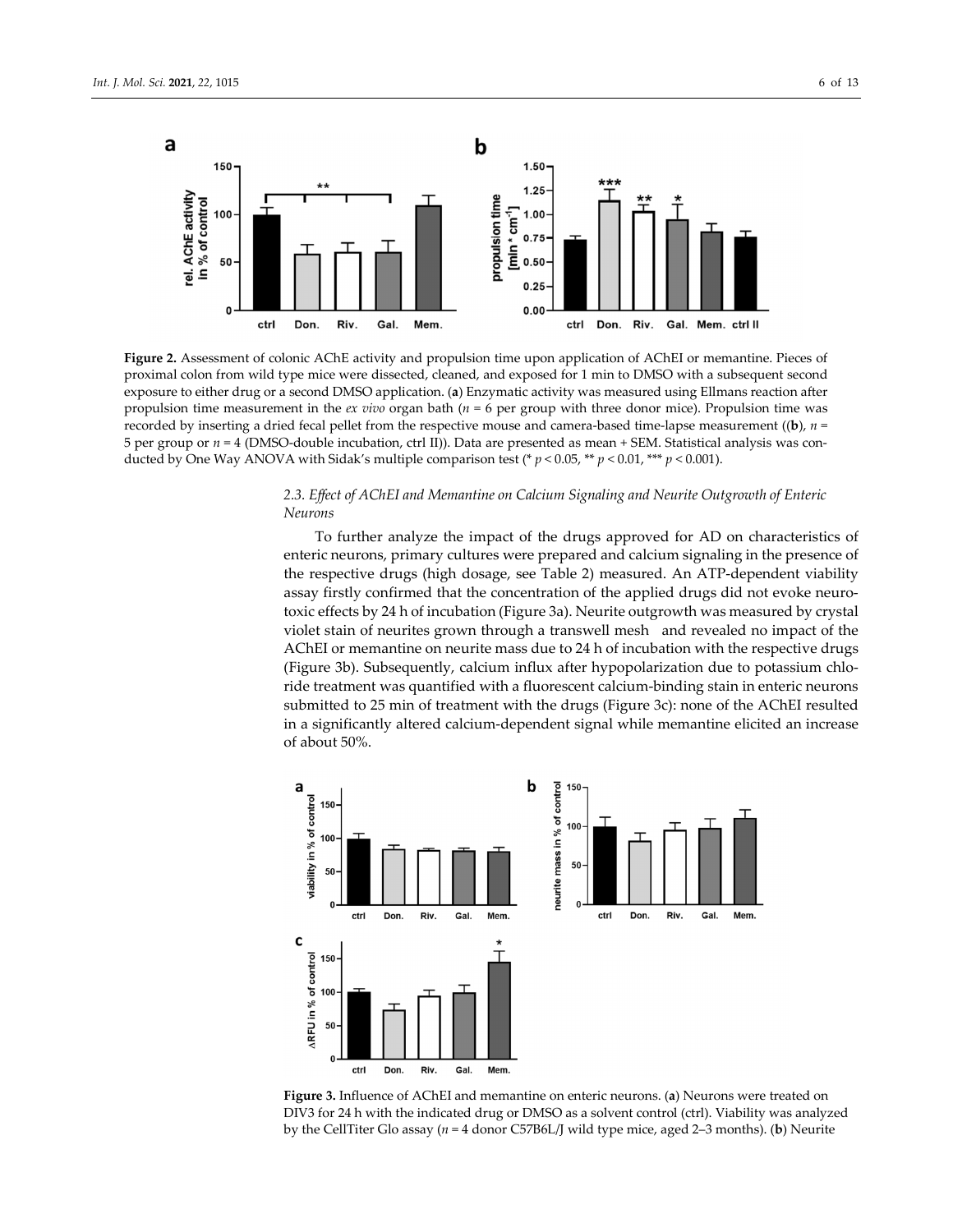mass was assessed after 24 h growth with the respective drug. Cells were cultivated on transwell plates and neurite mass determined after stripping off cell bodies by crystal violet stain (*n* = 4 donor mice). (**c**) Calcium influx into enteric neurons treated for 25 min with the respective drugs or DMSO was measured by calcium-stain after KCl injection into the medium. Slope of the fluorescent signal in % of the solvent control is shown. (*n* = 8–11 per group, 4 donor mice). Data are presented as mean + SEM. Statistical analysis was conducted by One Way ANOVA with Dunnett's multiple comparison test ( $p < 0.05$ ).

#### **3. Discussion**

Gastrointestinal symptoms have been described for all AChEI and for memantine in treatment of AD (for example [33]), but additionally, in other therapeutic approaches (e.g., donepezil in autism in younger patients, [34]). While the importance of the cholinergic system for gastrointestinal properties is well-accepted (e.g., [35]), it has not been analyzed so far, including what exactly causes the complications of treatment in detail. A direct effect on neurons of the enteric nervous system might be assumed, as well as the effect on immune cells or bacterial commensals. Moreover, aggravating effects of already pathology-derived gastrointestinal symptoms are also possible. For untreated AD, no structured report on gastrological disease symptoms is available; however, problems with swallowing have been repeatedly found [36]. In addition, dysbiosis seems to occur—even if the outcome of the studies so far is rather inconsistent [18]. For Parkinson's disease (PD), which is related to AD for many reasons, both, gastrointestinal dysfunction, as well as changes in microbiota have been already described for years (reviewed for example in [37,38]). More recently, an influence of medication with L-DOPA and entacapone on the relative abundance of e.g., the bacterial genera Bifidobacterium and Ruminococcus were demonstrated for PD [22]. This together with the fact that bacterial tyrosine decarboxylases restrict bioavailability of L-DOPA in plasma of experimental animals [39] underlines the intimate relation of medication and bacterial commensals in PD. For AD, scarce data are available.

Here, we investigated the impact of approved AD drugs on bacterial commensals and enteric neurons in a concentration range that might be approximately available within the intestinal lumen. Tissue specimen and fecal bacteria from a commonly used mouse strain (C57BL/6J) were used in this regard. Mouse and human gut physiology as well as anatomical structures are quite similar even if some differences are observed, such as presence of an appendix or villus length in the small intestine (for a detailed comparison of human and murine gut see [40]). Comparability of the microbiome of both species is not unmitigated. However, the usage of murine models for diseases, such as inflammatory bowel disease has provided useful knowledge despite all limitations (e.g., [41,42]).

Viability of murine fecal bacteria was not mainly affected by a 10 min exposure to the AD approved drugs or after plating. Biofilm formation was also not influenced by the AChEI, while memantine decreased biofilm mass by about 10%. We are not aware of any report about interference of memantine or any of the AChEI with bacterial biofilm formation within another research context. Nevertheless, memantine has been reported to exhibit anti-aggregation properties on A-beta [43]. Comparably to A-beta, some compounds of bacterial biofilms present amyloidogenic properties such as curli [44]. Therefore, interaction of the drug with this bacterial protein secreted during biofilm formation is in principle conceivable. However, mM dosages of memantine were needed to evoke the described effects on A-beta, while here the highest dosage applied was  $0.2 \mu M$ .

Anti-microbial functions have only been occasionally reported for the AChEI or memantine as e.g., an inhibition of viral replication by donepezil in leukocytes [45]. Memantine for example blocks bacteremia and meningitis in mouse models [46]. This was due to impaired intracellular survival of bacteria but not related to inhibition of extracellular bacterial viability. It was speculated that modulation of both, inflammatory and anti-inflammatory pathways of the host, was underlying these observations. Likewise, memantine was found to promote trapping and bactericidal activity of neutrophils of the host [47].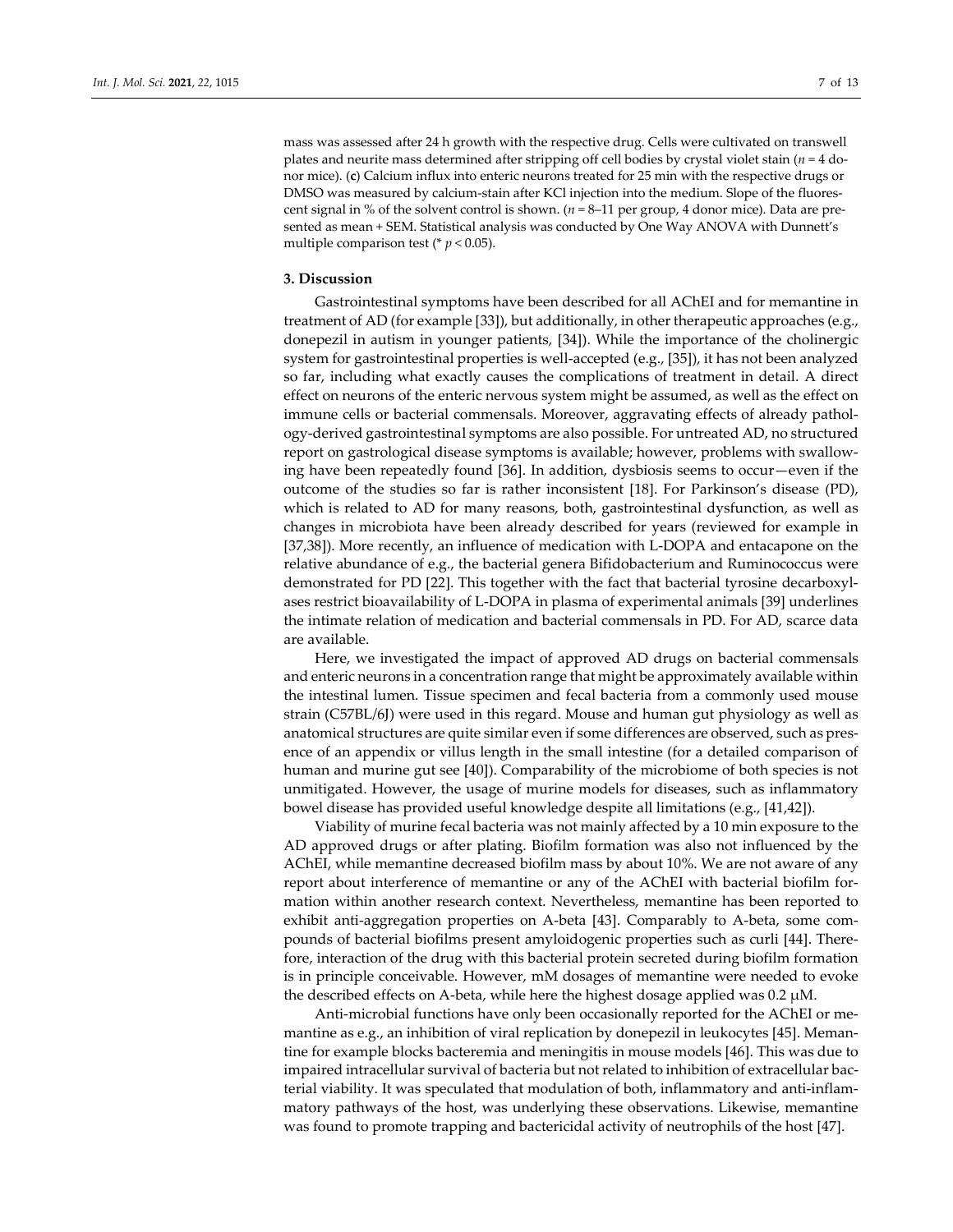Glia cells that have not been addressed in the here presented investigation might also be drivers of the observed influence of the AChEI on colonic motility since they are able to detect ACh e.g. via M3 and M5 subtypes of muscarinic receptors [48]. With the administered drug dosage, around 50% reduction of AChE activity were reached in colon tissue preparations and about 50% of propulsion time increase, for example for donepezil. Such a reduced transportation rate of the gut content alone can lead to changes in experimentally measured microbiota in patients under therapy. Using the Bristol stool scale, Vandeputte and colleagues came to the final conclusion that human stool consistency strongly correlated with all investigated microbiome markers [20]. Stool consistency, in turn, is strongly depending on transit time due to duration of water resorption. This should be mandatorily taken into account when comparing microbiomes derived from

In relation to the enteric neurons, the AChEI in the respective concentration did neither affect viability of the neurons nor neurite mass or calcium signaling. For donepezil, a neurite outgrowth promoting property has been described before, e.g., for PC12 cells [49]. However, the effect was found synergistically to NGF treatment and in a dosage of  $10 \mu M$ which exceeds the here administered drug dosage by factor 1000. Similarly, memantine was found to increase neurite length in cortical cultures to about 130% of control at 1  $\mu$ M [50]. Here, we used maximally 0.26 µM. While calcium influx was not affected by any of the AChEI, memantine significantly increased it by 40%. Memantine—as a NMDA receptor antagonist—should normally attenuate this when the signal is glutamate-evoked (e.g., [51]). However, here we used activation of neurons by KCl and memantine was described to increase the content of the intracellular calcium store by potentiating the activity of the SERCA pump, and thereby, e.g., carbachol-activated calcium influx [52].

Our investigation in sum provides evidence that the direct impact of AChEI on the gut microbial commensals and enteric neurons is rather restricted in the estimated dosages present in the gut, while memantine had slight but significant effects. Whether locally higher concentrations might be found that exert a direct influence cannot be deduced from the here presented experiments.

Further limitations of our study are given by the fact that all investigations were done in wild type mice without pathological symptoms. As the AD-typical A-beta peptide directly interferes with the host's microbiota [53,54], we cannot exclude that on an already dysfunctional background, a different outcome will be observed. The drugs used in this investigation show effectiveness on AD-like symptoms in rodent disease models such as the 5xFAD strain [55,56]. However, at least bacterial viability, as well as cultivation of Lactobacillaceae and Enterobacteriaceae remained similarly unaffected for feces derived from 5xFAD mice under drug administration as observed for samples from wild type mice (Figure S1). Together with long-term applications, investigations regarding the influence of symptomatic anti-AD drugs and especially the AChEI on the intestinal cholinergic anti-inflammatory pathway [25,57] need to be conducted in the future.

## **4. Materials and Methods**

differently medicated AD patients.

# *4.1. Animals*

C57BL/6J OlaHsd mice (Envigo, Gannat, France) were single-housed one week before start of the experiment to prevent coprophagy and stress due to destroying the group composition by sacrifice of single animals. Mice were maintained with a 12-h day/night cycle. Food and water were available ad libitum. The mice used for the respective experiments were between 34 and 41 weeks of age despite the mice for enteric neuron primary culture (aged 8–12 weeks).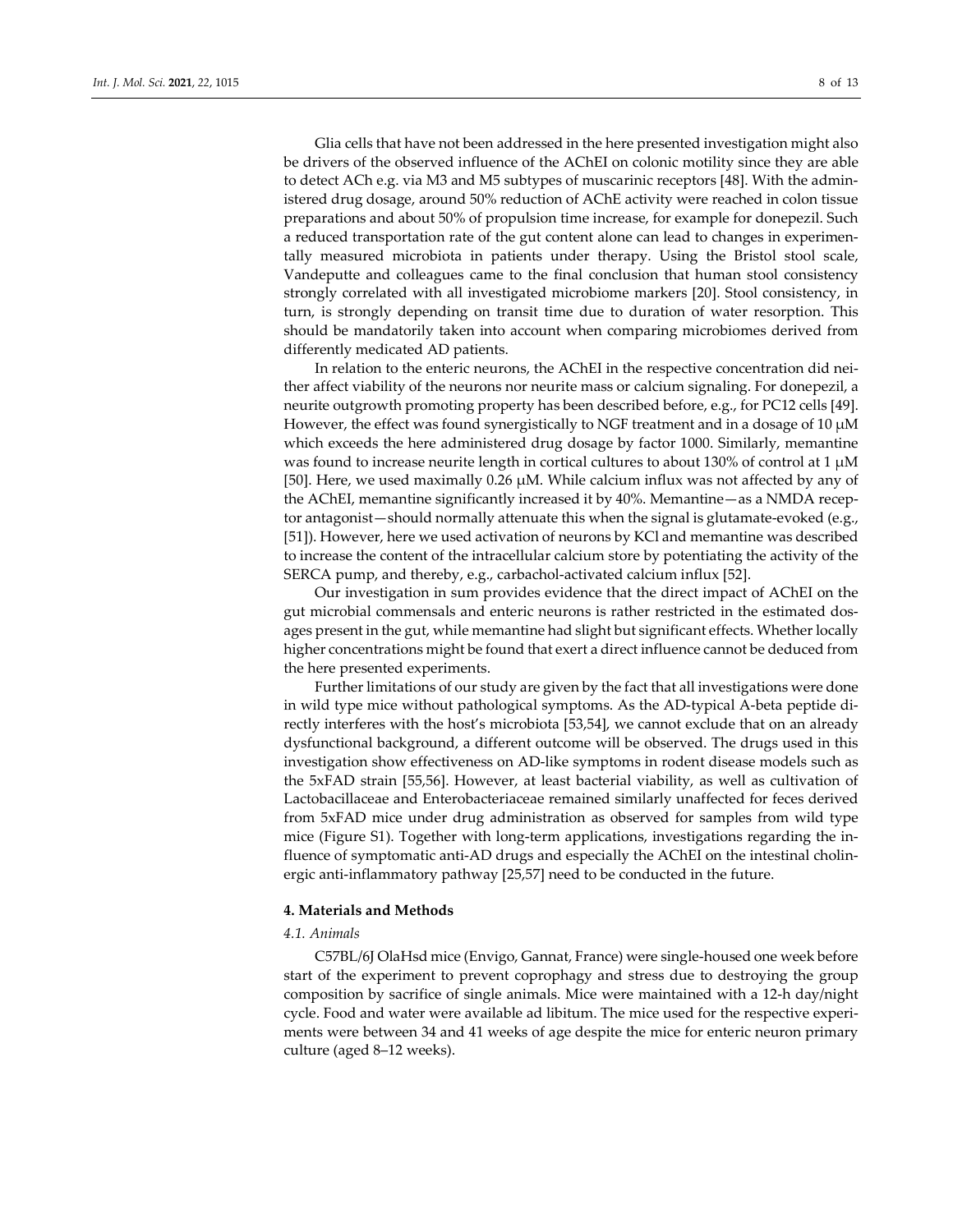#### *4.2. Determination of Fecal Bacteria Viability*

Freshly excreted fecal pellets of four mice per experiment (two females and two males) were collected and suspended in isotonic sodium chloride solution (0.9%, 100 µL per mg feces). The suspensions obtained from each mouse were mixed in equal parts and stored on ice. To 1 mL of suspension 1  $\mu$ L of the respective drug dilution was admitted and mixed. A solvent control was set up in the same manner by using DMSO. The obtained suspensions were incubated for 10 min at 37 °C and inverted every 2 min.

#### *4.3. Cultivation of Enterobacteriaceae and Lactobacillaceae and Determination of CFU*

To assess the influence of the investigated drugs on the microbial families of Enterobacteriaceae and Lactobacillaceae, dilutions of bacterial suspensions (see above) with isotonic sodium chloride were prepared as follows: for plating of Enterobacteriaceae 0.27 mg feces/mL, for plating of Lactobacillaceae 0.001 mg feces/mL. 1 mL of these suspensions was plated on 3MTM-Petrifilm plates for either Enterobacteriaceae or Lactobacillaceae (3M Deutschland GmbH, Neuss, Germany). The plates were incubated for 20 h at 37 °C. Formed colonies were counted and the number of colony forming units (CFU) per mg feces calculated.

# *4.4. Bacterial Viability Assay*

A 1:100 dilution of the prior prepared fecal suspensions (see above) was produced for each sample. Viability was measured by using the BacTiter-Glo $^{TM}$ -assay as described by the vendor (Promega GmbH, Mannheim, Germany). As a background control, isotonic sodium chloride solution was used. Luminescence was measured in white 384 well plates by using the FluoStar Omega (BMG Labtech, Cary, NC, USA).

## *4.5. Production of Bacterial Biofilms*

For the production of biofilms, cultures of *E. coli* (DH5alpha, NEB Biolabs, Ipswich, Massachusetts, USA) were used. 10 µL of *E. coli*-culture were diluted in 5 mL LB medium and incubated for 12 h at 37  $^{\circ}$ C and 300 rpm. OD<sub>600</sub> was measured and the suspension diluted with LB medium to an OD<sub>600</sub> of 0.1. Incubation was conducted for 2 h at 37 °C and 300 rpm under anaerobic conditions by purging with argon gas. After the incubation period, 5  $\mu$ L of a dilution of the respective drug (Table 1) in LB medium was added to 50  $\mu$ L suspension each. Samples were purged with argon and kept at 37 °C for 2 h at 300 rpm. The suspensions were diluted 1:10 and 20  $\mu$ L per well added to a black 96-well plate previously coated with 140 µL YESCA-agar. The plate was purged with argon, sealed, and kept at 28 °C for 48 h.

## *4.6. Staining of Biofilms Using Congo Red*

To each well containing biofilms 60 µL Congo red solution (Sigma Aldrich, St. Louis, MO, USA, 1 mg/mL H2O) were added and incubated at room temperature for 15 min. The supernatant was carefully removed and 70  $\mu$ L sodium chloride (1 M) added per well. The supernatant was aspirated after 15 min and the washing step was repeated. The fluorescence signal was measured at an excitation wavelength of 485 nm and an emission wavelength of 620 nm.

## *4.7. Determination of Colon Transition Time Ex Vivo*

Mice were anesthetized using isoflurane and sacrificed by decapitation. The colon was dissected and stored in Krebs-buffer at 37 °C. A modified version of the experimental setup named "Gastrointestinal Motility Monitor" [58] was used to determine the colon transition time. Therefore, the colon was first incubated in Krebs-buffer containing DMSO (1 µL DMSO/ mL Krebs-buffer) at 37 °C for 1 min. The tissue was rinsed with Krebs-buffer and fixed in an organ bath filled with continuously carbogen-gas fumigated Krebs-buffer at 37 °C. A continuous flow of Krebs-buffer was provided by a pump (DC 308, Anself,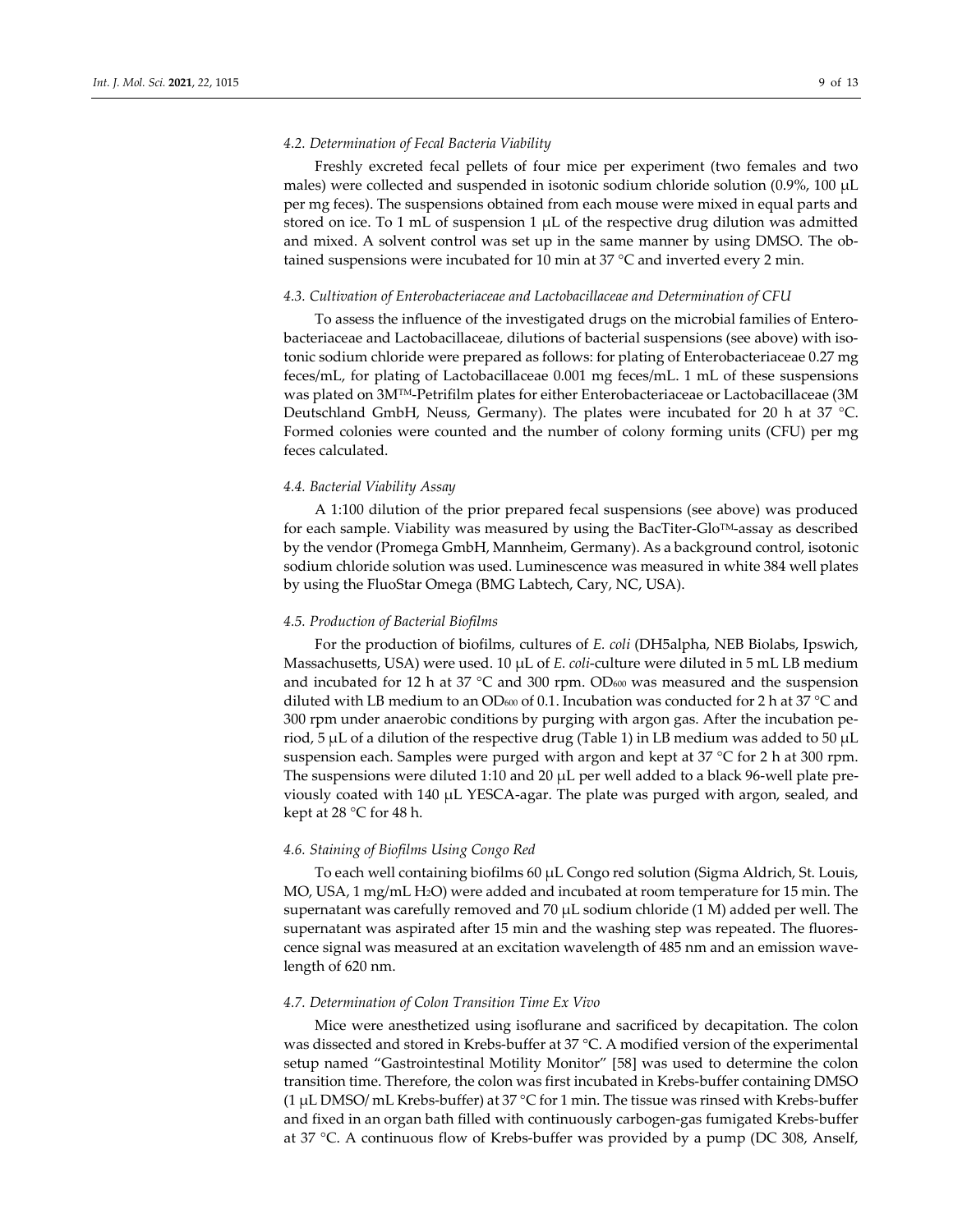Portland, OR, USA) where the direction of flow coincided with the alignment of the colon from oral to anal. A fecal pellet of the respective mouse was inserted in the oral end of the colon and incubated for 3 min. Subsequently, the pellet was carefully pushed a small distance towards the anal end until active propulsion could be observed. The process of movement was recorded with a video camera (COOAU, Seattle, Washington, DC, USA). Afterwards, the same colon specimen was rinsed with Krebs-buffer, incubated in a dilution of the respective drug in Krebs-buffer (1  $\mu$ L/ mL) for 1 min at 37 °C and transition time measured again as described. To ascertain that the colon showed a comparable activity between the first and the second measurement, in some cases DMSO was also used a second time, designated then as ctrl II.

## *4.8. Acetylcholinesterase Activity Measurement*

Acetylcholine esterase activity in colon samples (see 4.7.) was determined following the method of Ellman as described before [59]. In brief, colon tissue was homogenized with potassium phosphate buffer (0.5 M) containing Protease inhibitor (Roche, Basel, Switzerland) followed by sonication. Homogenates were subsequently centrifuged at 4°C for 1 min at 1000 g. Supernatants were diluted 1:10 with buffer and acetyl thiocolineiodid (Sigma-Aldrich, St. Louis, MO, USA) (1 mM) and 5,5′-Dithiobis-2-nitrobenzoic acid (Sigma-Aldrich) (0.25 mM) added. Absorption at 405 nm was measured after 5 min incubation in the dark, slope for the enzymatic reaction calculated and values normalized to DMSO control.

#### *4.9. Isolation and Cultivation of Enteric Neurons*

The isolation and cultivation of enteric neurons were carried out as described before [59]. Cells were cultivated in a 96-well plate (Greiner Bio-One International GmbH, Kremsmünster, Austria) coated with Poly-L-Lysine.  $15 \mu L$  neuron-containing suspension from tissue preparations were added to  $112.5 \mu L$  of neuronal growth medium. Plates were kept at 5% CO<sub>2</sub>, 37 °C and 95% humidity. On the third day of cultivation (DIV3), half of the medium was replaced by 36.25 µl of fresh medium supplemented with drug or DMSO for the viability assay or only fresh medium for the calcium assay. After 24 h (DIV4), calcium measurement after 15 min drug exposure or viability assay were carried out.

#### *4.10. Viability Assay for Primary Enteric Neurons*

Potential cytotoxic effects of the drugs were assessed by using the CellTiter-Glo Assay (Promega, Mannheim, Germany) in 96-well formats (white, flat glass bottom, Greiner Bio-One International GmbH, Kremsmünster, Austria). The assay was performed according to the method description in [60].

# *4.11. Determination of Neurite Mass*

Neurite outgrowth was analyzed by a transwell-system in combination with crystal violet stain as described previously [60]. In brief, cell culture transwell inserts (3 micron pore size, 24-well formats, Nunc™, Thermo Scientific, Karlsruhe, Germany) were coated with extracellular matrix gel from Engelbreth-Holm-Swarm murine sarcoma (Sigma Aldrich). Neurons were seeded on the inserts and treated on DIV3 for 24 h with the respective drug or DMSO (solvent control). Afterwards, neuronal cell bodies from the upper surface of the insert were removed with a cotton swab and neurites stained with crystal violet solution (Sigma Aldrich). The stain was extracted, quantified at 595 nm, and normalized to OD340 (Biochrom ASYS Hitech Expert 96 UV Microplate Reader).

#### *4.12. Calcium Influx Measurement*

Calbryte 520-AM (AAT Bioquest 20651, Sunnyvale, CA, USA) was used to measure the calcium influx upon KCl administration. 62.5 µL supernatant was removed from each cell-containing well. To each well, 50  $\mu$ L of 10  $\mu$ M Calbryte<sup>TM</sup>-solution in DMSO were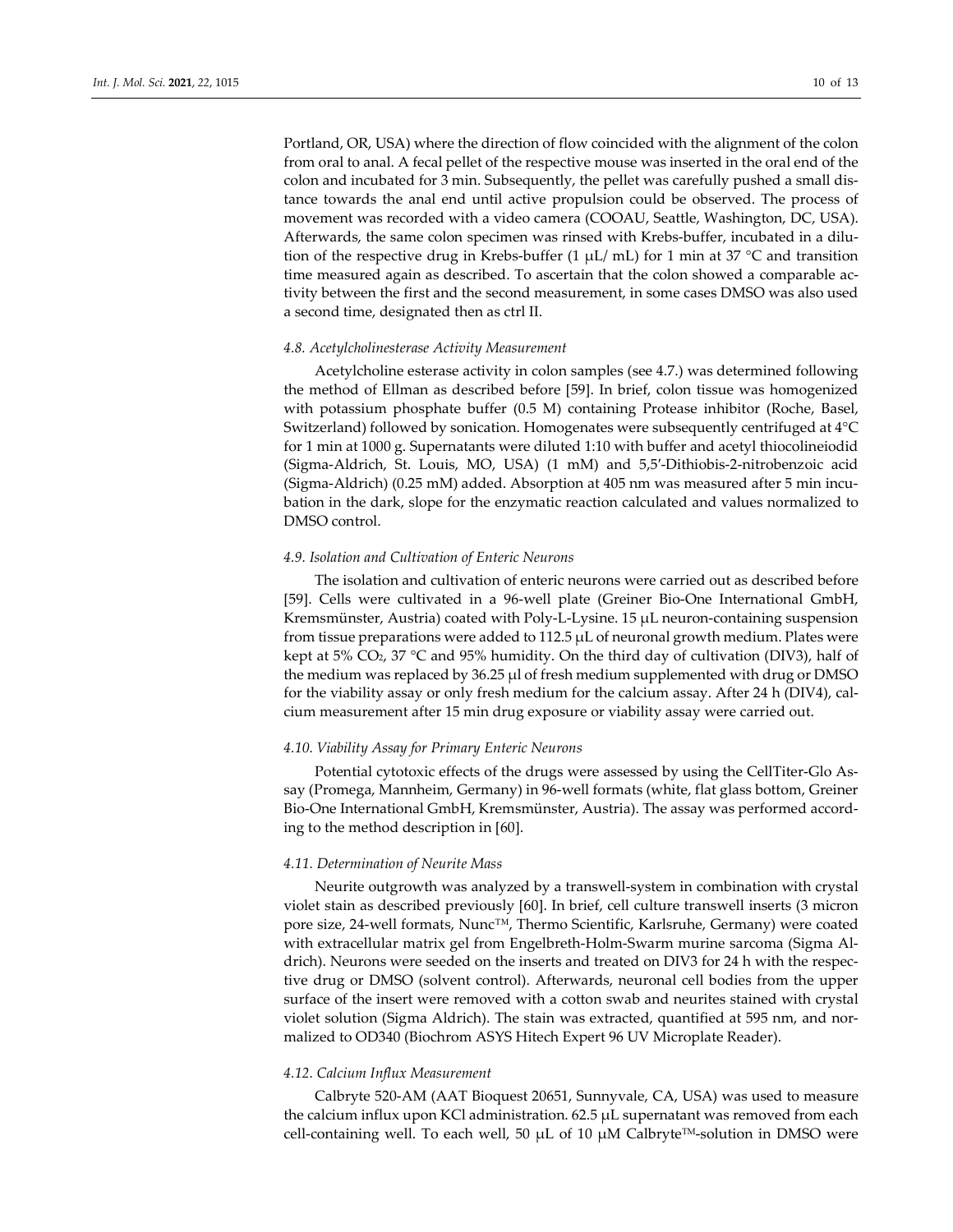added and plates kept at 37 °C in the dark for 45 min. After 35 min, 1  $\mu$ L of the respective drug (Table 2) in HEPES-buffer was added. DMSO was used as the solvent control. After incubation for 45 min, the plate was kept another 15 min at room temperature in the dark and was then washed with  $100 \mu L$  HEPES-buffer per well. The slope of fluorescence signal increase evoked by calcium influx upon addition of 50 mM potassium chloride was calculated as described previously [59].

## *4.13. Statistical Analysis*

GraphPad Prism 8 for Windows was used for statistical analyses. The results are graphically presented as mean + standard error of the mean (SEM). The results of the investigated drugs were compared to the DMSO solvent control by using One-way analysis of variance (ANOVA) where *p*-values < 0.05 were considered statistically significant (\*: *p*  $< 0.05$ ; \*\*:  $p < 0.01$ ; \*\*\*:  $p < 0.001$ ).

**Supplementary Materials:** The following are available online at www.mdpi.com/1422- 0067/22/3/1015/s1, Figure S1: Effect of AD therapeutic drugs on growth of fecal bacteria from 5xFAD transgenic mice.

**Author Contributions:** Conceptualization, K.E. and V.T.T.N.; methodology, M.d.S.G.; investigation, J.S. and V.T.T.N.; data curation, J.S. and V.T.T.N.; writing—original draft preparation, K.E.; writing—review and editing, all authors; visualization, J.S.; supervision, V.T.T.N. and M.d.S.G. All authors have read and agreed to the published version of the manuscript.

**Funding:** This research was funded by MWWK Rhineland-Palatinate ("NeurodegX" consortium).

**Data Availability Statement:** The data presented in this study are available in the article.

**Conflicts of Interest:** The authors declare no conflict of interest. The funders had no role in the design of the study; in the collection, analyses, or interpretation of data; in the writing of the manuscript, or in the decision to publish the results.

# **References**

- 1. Benek, O.; Korabecny, J.; Soukup, O. A Perspective on Multi-target Drugs for Alzheimer's Disease. *Trends Pharmacol. Sci.* **2020**, *41*, 434–445, doi:10.1016/j.tips.2020.04.008.
- 2. Coyle, J.T.; Price, D.L.; DeLong, M.R. Alzheimer's disease: A disorder of cortical cholinergic innervation. *Science* **1983**, *219*, 1184– 1190, doi:10.1126/science.6338589.
- 3. Hanna Al-Shaikh, F.S.; Duara, R.; Crook, J.E.; Lesser, E.R.; Schaeverbeke, J.; Hinkle, K.M.; Ross, O.A.; Ertekin-Taner, N.; Pedraza, O.; Dickson, D.W.; et al. Selective Vulnerability of the Nucleus Basalis of Meynert Among Neuropathologic Subtypes of Alzheimer Disease. *JAMA Neurol.* **2020**, *77*, 225–233, doi:10.1001/jamaneurol.2019.3606.
- 4. Arendt, T.; Bigl, V.; Arendt, A.; Tennstedt, A. Loss of neurons in the nucleus basalis of Meynert in Alzheimer's disease, paralysis agitans and Korsakoff's Disease. *Acta Neuropathol.* **1983**, *61*, 101–108, doi:10.1007/BF00697388.
- 5. Whitehouse, P.J.; Price, D.L.; Clark, A.W.; Coyle, J.T.; DeLong, M.R. Alzheimer disease: Evidence for selective loss of cholinergic neurons in the nucleus basalis. *Ann. Neurol.* **1981**, *10*, 122–126, doi:10.1002/ana.410100203.
- 6. Kanel, P.; Muller, M.; Van der Zee, S.; Sanchez-Catasus, C.A.; Koeppe, R.A.; Frey, K.A.; Bohnen, N.I. Topography of Cholinergic Changes in Dementia With Lewy Bodies and Key Neural Network Hubs. *J. Neuropsychiatry Clin. Neurosci.* **2020**, *32*, 370–375, doi:10.1176/appi.neuropsych.19070165.
- 7. Sitaram, N.; Weingartner, H.; Gillin, J.C. Human Serial-Learning-Enhancement with Arecholine and Choline and Impairment with Scopolamine. *Science* **1978**, *201*, 274–276, doi:10.1126/science.351808.
- 8. Tang, K.S. The cellular and molecular processes associated with scopolamine-induced memory deficit: A model of Alzheimer's biomarkers. *Life Sci.* **2019**, *233*, doi:10.1016/j.lfs.2019.116695.
- 9. Haake, A.; Nguyen, K.; Friedman, L.; Chakkamparambil, B.; Grossberg, G.T. An update on the utility and safety of cholinesterase inhibitors for the treatment of Alzheimer's disease. *Expert. Opin Drug. Saf.* **2020**, *19*, 147–157, doi:10.1080/14740338.2020.1721456.
- 10. Blanco-Silvente, L.; Castells, X.; Saez, M.; Barcelo, M.A.; Garre-Olmo, J.; Vilalta-Franch, J.; Capella, D. Discontinuation, Efficacy, and Safety of Cholinesterase Inhibitors for Alzheimer's Disease: A Meta-Analysis and Meta-Regression of 43 Randomized Clinical Trials Enrolling 16 106 Patients. *Int J. Neuropsychoph* **2017**, *20*, 519–528, doi:10.1093/ijnp/pyx012.
- 11. Henneberry, R.C. The role of neuronal energy in the neurotoxicity of excitatory amino acids. *Neurobiol. Aging.* **1989**, *10*, 611–613; discussion 618-620, doi:10.1016/0197-4580(89)90149-8.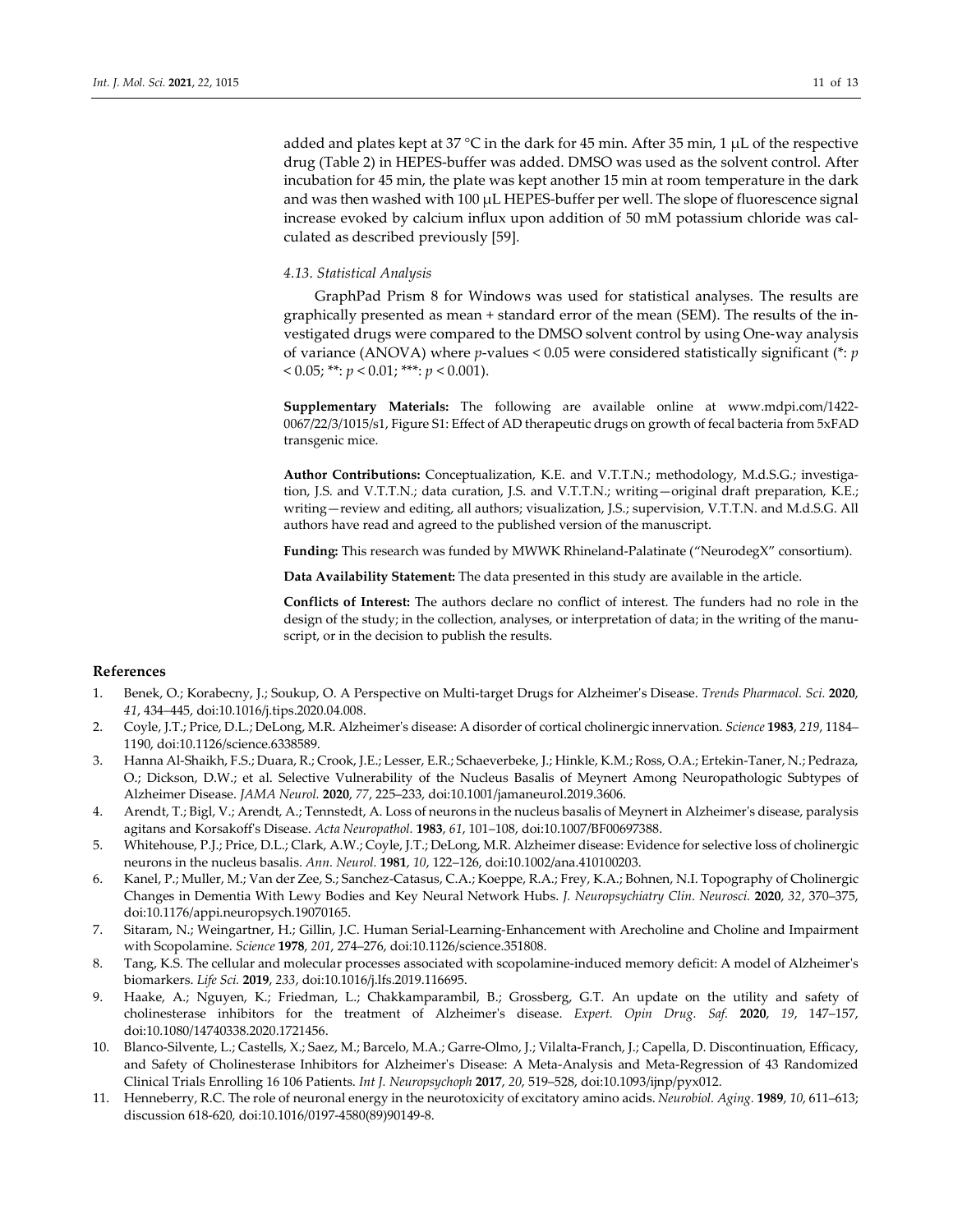- 12. McShane, R.; Westby, M.J.; Roberts, E.; Minakaran, N.; Schneider, L.; Farrimond, L.E.; Maayan, N.; Ware, J.; Debarros, J. Memantine for dementia. *Cochrane Database Syst. Rev.* **2019**, *3*, CD003154, doi:10.1002/14651858.CD003154.pub6.
- 13. Fink, H.A.; Linskens, E.J.; MacDonald, R.; Silverman, P.C.; McCarten, J.R.; Talley, K.M.C.; Forte, M.L.; Desai, P.J.; Nelson, V.A.; Miller, M.A.; et al. Benefits and Harms of Prescription Drugs and Supplements for Treatment of Clinical Alzheimer-Type Dementia. *Ann. Intern. Med.* **2020**, *172*, 656–668, doi:10.7326/M19-3887.
- 14. Knight, R.; Khondoker, M.; Magill, N.; Stewart, R.; Landau, S. A Systematic Review and Meta-Analysis of the Effectiveness of Acetylcholinesterase Inhibitors and Memantine in Treating the Cognitive Symptoms of Dementia. *Dement. Geriatr Cogn. Disord.*  **2018**, *45*, 131–151, doi:10.1159/000486546.
- 15. Sun, Y.; Lai, M.S.; Lu, C.J.; Chen, R.C. How long can patients with mild or moderate Alzheimer's dementia maintain both the cognition and the therapy of cholinesterase inhibitors: A national population-based study. *Eur J. Neurol.* **2008**, *15*, 278–283, doi:10.1111/j.1468-1331.2007.02049.x.
- 16. Mohammad, D.; Chan, P.; Bradley, J.; Lanctot, K.; Herrmann, N. Acetylcholinesterase inhibitors for treating dementia symptoms-a safety evaluation. *Expert Opin. Drug. Saf.* **2017**, *16*, 1009–1019, doi:10.1080/14740338.2017.1351540.
- 17. Alva, G.; Cummings, J.L. Relative tolerability of Alzheimer's disease treatments. *Psychiatry* **2008**, *5*, 27–36.
- 18. Endres, K. Retinoic Acid and the Gut Microbiota in Alzheimer's Disease: Fighting Back-to-Back? *Curr. Alzheimer. Res.* **2019**, *16*, 405–417, doi:10.2174/1567205016666190321163705.
- 19. Brusselaers, N. Prescribed Drugs and the Microbiome. *Gastroenterol. Clin. N* **2019**, *48*, 331–342, doi:10.1016/j.gtc.2019.04.002.
- 20. Vandeputte, D.; Falony, G.; Vieira-Silva, S.; Tito, R.Y.; Joossens, M.; Raes, J. Stool consistency is strongly associated with gut microbiota richness and composition, enterotypes and bacterial growth rates. *Gut* **2016**, *65*, 57–62, doi:10.1136/gutjnl-2015- 309618.
- 21. Cirstea, M.S.; Yu, A.C.; Golz, E.; Sundvick, K.; Kliger, D.; Radisavljevic, N.; Foulger, L.H.; Mackenzie, M.; Huan, T.; Finlay, B.B.; et al. Microbiota Composition and Metabolism Are Associated With Gut Function in Parkinson's Disease. *Mov. Disord.* **2020**, *35*, 1208–1217, doi:10.1002/mds.28052.
- 22. Weis, S.; Schwiertz, A.; Unger, M.M.; Becker, A.; Fassbender, K.; Ratering, S.; Kohl, M.; Schnell, S.; Schafer, K.H.; Egert, M. Effect of Parkinson's disease and related medications on the composition of the fecal bacterial microbiota. *NPJ Parkinsons Dis.* **2019**, *5*, 28, doi:10.1038/s41531-019-0100-x.
- 23. Harrington, A.M.; Hutson, J.M.; Southwell, B.R. Cholinergic neurotransmission and muscarinic receptors in the enteric nervous system. *Prog. Histochem. Cytochem.* **2010**, *44*, 173–202, doi:10.1016/j.proghi.2009.10.001.
- 24. Garza, A.; Huang, L.Z.; Son, J.H.; Winzer-Serhan, U.H. Expression of nicotinic acetylcholine receptors and subunit messenger RNAs in the enteric nervous system of the neonatal rat. *Neuroscience* **2009**, *158*, 1521–1529, doi:10.1016/j.neuroscience.2008.11.027.
- 25. Goverse, G.; Stakenborg, M.; Matteoli, G. The intestinal cholinergic anti-inflammatory pathway. *J. Physiol.* **2016**, *594*, 5771–5780, doi:10.1113/JP271537.
- 26. Valis, M.; Masopust, J.; Vysata, O.; Hort, J.; Dolezal, R.; Tomek, J.; Misik, J.; Kuca, K.; Karasova, J.Z. Concentration of Donepezil in the Cerebrospinal Fluid of AD Patients: Evaluation of Dosage Sufficiency in Standard Treatment Strategy. *Neurotox Res.* **2017**, *31*, 162–168, doi:10.1007/s12640-016-9672-y.
- 27. Kurz, A.; Farlow, M.; Lefevre, G. Pharmacokinetics of a novel transdermal rivastigmine patch for the treatment of Alzheimer's disease: A review. *Int. J. Clin. Pract.* **2009**, *63*, 799–805, doi:10.1111/j.1742-1241.2009.02052.x.
- 28. Rammes, G.; Danysz, W.; Parsons, C.G. Pharmacodynamics of memantine: An update. *Curr. Neuropharmacol.* **2008**, *6*, 55–78, doi:10.2174/157015908783769671.
- 29. Nguyen, V.T.T.; Endres, K. A crate of Pandora: Do amyloids from bacteria promote Alzheimer's disease? *Neural. Regen. Research*  **2021**, *16*, 988, doi:10.4103/1673-5374.297074.
- 30. Winter, S.E.; Winter, M.G.; Xavier, M.N.; Thiennimitr, P.; Poon, V.; Keestra, A.M.; Laughlin, R.C.; Gomez, G.; Wu, J.; Lawhon, S.D.; et al. Host-derived nitrate boosts growth of E. coli in the inflamed gut. *Science* **2013**, *339*, 708–711, doi:10.1126/science.1232467.
- 31. Olsson, C.; Holmgren, S. Autonomic control of gut motility: A comparative view. *Auton. Neurosci.* **2011**, *165*, 80–101, doi:10.1016/j.autneu.2010.07.002.
- 32. Wong, K.K.L.; Tang, L.C.Y.; Zhou, J.; Ho, V. Analysis of spatiotemporal pattern and quantification of gastrointestinal slow waves caused by anticholinergic drugs. *Organogenesis* **2017**, *13*, 39–62, doi:10.1080/15476278.2017.1295904.
- 33. Farlow, M.; Veloso, F.; Moline, M.; Yardley, J.; Brand-Schieber, E.; Bibbiani, F.; Zou, H.; Hsu, T.; Satlin, A. Safety and tolerability of donepezil 23 mg in moderate to severe Alzheimer's disease. *BMC Neurol.* **2011**, *11*, 57, doi:10.1186/1471-2377-11-57.
- 34. Gabis, L.V.; Ben-Hur, R.; Shefer, S.; Jokel, A.; Shalom, D.B. Improvement of Language in Children with Autism with Combined Donepezil and Choline Treatment. *J. Mol. Neurosci.* **2019**, *69*, 224–234, doi:10.1007/s12031-019-01351-7.
- 35. Brinkman, D.J.; Ten Hove, A.S.; Vervoordeldonk, M.J.; Luyer, M.D.; De Jonge, W.J. Neuroimmune Interactions in the Gut and Their Significance for Intestinal Immunity. *Cells* **2019**, *8*, doi:10.3390/cells8070670.
- 36. Boccardi, V.; Ruggiero, C.; Patriti, A.; Marano, L. Diagnostic Assessment and Management of Dysphagia in Patients with Alzheimer's Disease. *J. Alzheimers Dis.* **2016**, *50*, 947–955, doi:10.3233/JAD-150931.
- 37. Pfeiffer, R.F. Gastrointestinal Dysfunction in Parkinson's Disease. *Curr. Treat. Options Neurol.* **2018**, *20*, 54, doi:10.1007/s11940- 018-0539-9.